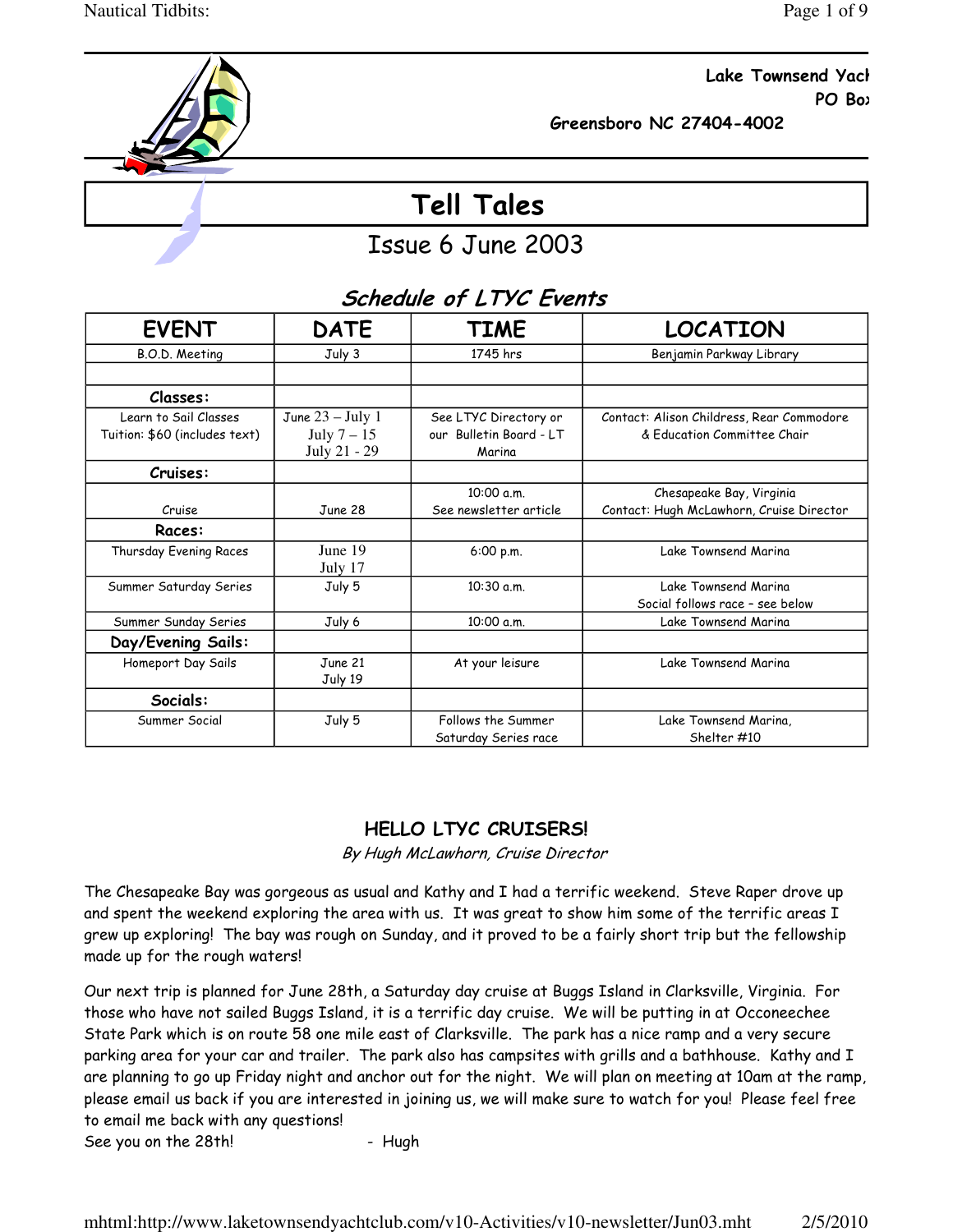Nautical Tidbits: Page 2 of 9

## 25<sup>th</sup> MAYOR'S CUP REGATTA

#### A Word from the Commodore, Bill Grossie:

The sky was dark, the rain was falling and the Competitors' meeting was awash with yellow foulies. The Lake Townsend Yacht Club greeted thirty-two boats of "enthusiastic" sailors for the 2003 Mayors Cup. Sailors from North Carolina, South Carolina and Virginia gathered for a weekend of rain (and sunshine), great wind and fierce competition. And to top it off, Mayor Holliday arrived in time to hand out some trophies.

We saw some boats not seen recently on Lake Townsend among them were Vanguard 15s and San Juan 21s. Elsewhere in this newsletter are the results of the event.

I would like to thank everyone who contributed to the Mayor's Cup success. Chairperson Ella Wren did a great job of organizing the event and gathering volunteers to help out. Ella put the breakfasts together with donations from Bruggers Bagels, Harris Teeter and the Fresh Market and ordered up some great barbarque from Frosty's. Joleen Rasmussen served as Principal Race Officer and George Bageant gathered a talented race committee. Esther Khoury managed the registration process and kept track of the finances. David Layton picked up the Subway sandwiches and taxied volunteers around the marina. Ray Barker organized the social and served on Race Committee. David Raper solicited the donation of the keg of Red Oak beer and Cary Wren showed he still knew how to tap a keg. Allison Childress contributed a great t-shirt design. (A few T-shirts are still available if you would like to add one to your collection.) Jere Woltz wrote the Sailing Instructions and put the trophies together. John Goodman, Sonja Hughes, and Samir Khoury worked the registration table.

Race Committee members included George Bageant, Betsy Bageant, George Johnson, Randy Crum, Ray Barker, David Young, Hugh McLawhorn and Phil Leonard.

Again, many thanks to Ella Wren for her organization and leadership and to everyone who made this the best Mayor's Cup ever.

#### A Word from Ella Wren,

#### Mayor's Cup Committee Chairperson

The LTYC has again hosted a challenging and fun sailing competition. We had 32 boats on the course ranging from Isotopes to San Juans. Skippers hailed from as far away as Morehead City, N.C. and Columbia, S.C. We had 13 of our own LTYC members racing, and we took home 3 prizes. Hats off to Eric Rasmussen and Starling Gunn for their great racing. Eric took 1st place in the Isotope Fleet. Starling took 3rd place in the Flying Scot Fleet.

It's a thrill to spend a weekend sailing against and with great friends. I realize that without the core membership of this club, I would never have sailed my 1st time on a sunfish some 15 years ago and would have missed many great adventures and many wonderful friends. It was a great honor and pleasure to work with each person who helped host the Mayor's Cup and to provide the best hospitality to each person who competed in this 25th annual event.

### Evening Sail

The 2003 Mayor's Cup Regatta events began on Friday evening, June 6 with early registration for the weekend regatta and a free evening sail. Several boats joined in on this enjoyable sail. There was an as yet unidentified crew on board a multihull, as well as Flying Scots F/S 4051 with Steve and Debra Raper and Pamela Reynolds, and F/S 4043 with John & Susan Hemphill, their son, and two friends on board. The threat of bad weather kept its distance long enough to enjoy a very soft and even breeze that accentuated the quietness on the lake. As darkness fell, the sailboats used subtle lights on board to pinpoint their locations for others. Rain began sprinkling the lake and earth around 10:30 p.m. as some of the sailboats were docking. The evening was definitely everything a night sail should be. Contributed by Steve Raper and Pam Reynolds.

\*\*\* The Mayor's Cup is a perpetual trophy engraved with the name of the one-design class meeting the following requirements: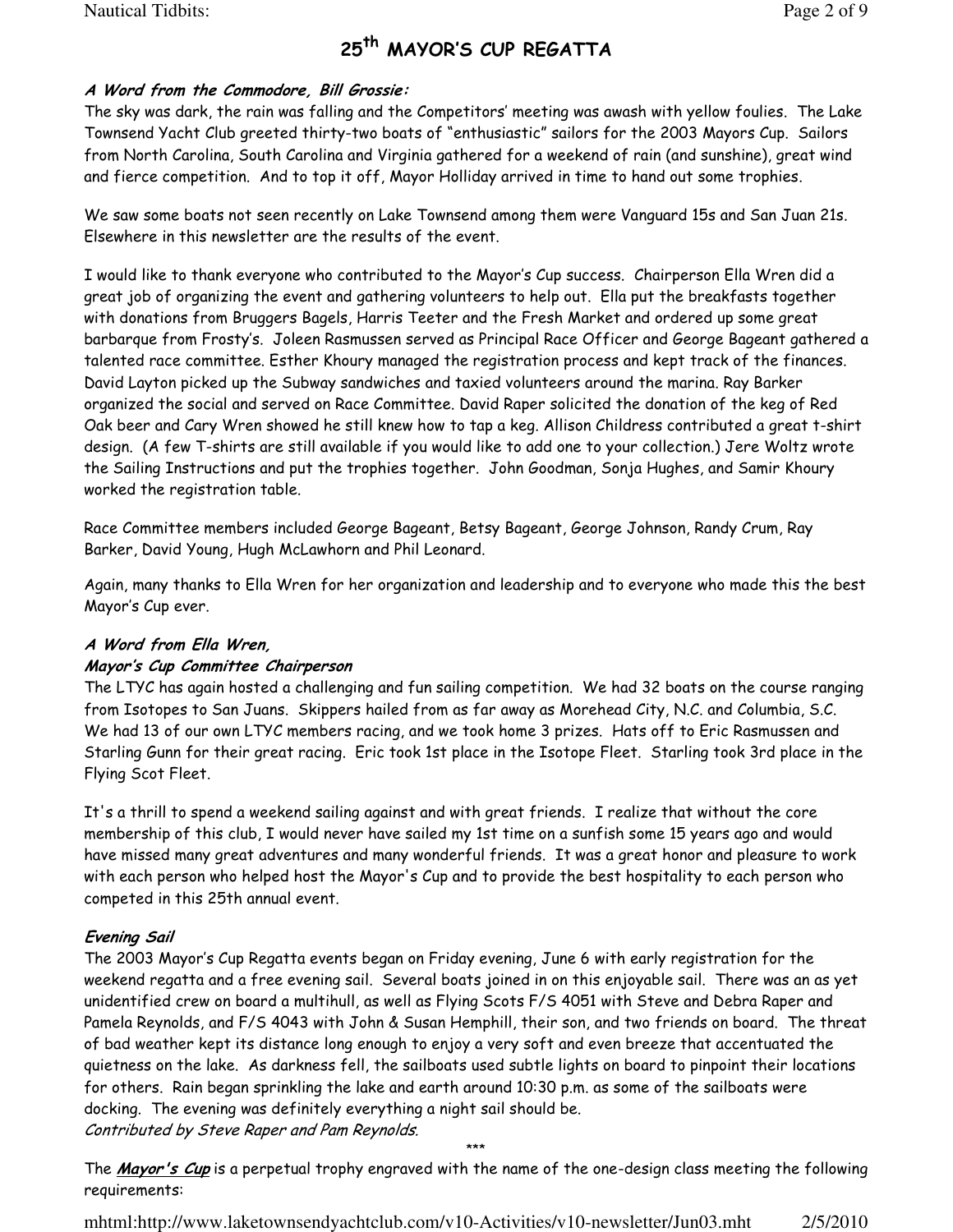Nautical Tidbits: Page 3 of 9

- One-design boats will have a minimum of 6 boats registered & competing to enter as a one-design class;
- One-design classes with less than 6 boats will be placed in a handicap class (monohull or multihull);
- When there is more than one, one-design class established, the winner of the Mayor's Cup is the boat that beats the most boats in its one-design class.

2003 Winner

 David Neff & Allyson Summerfeldt Flying Scot 3109

The Bryan Cup is a perpetual trophy which is engraved with the name of the skipper whose boat finishes first overall based upon corrected time as determined by applying U.S. Sailing's Portsmouth Yardstick to all yachts in a handicap class competing in the regatta. A permanent trophy is awarded to the winning skipper.

2003 Winner Pete Thorn & Isaac Greenslade Tanzer 16 1427

The Kent Taylor Team Cup honors the late Club member. This perpetual trophy is presented to the class, participating as a team, which has the lowest average score in the fleet compared to other classes participating in the Mayor's Cup Regatta based on the US Sailing Portsmouth Yardstick.

2003 Class Winner

Flying Scot

Boat Numbers: 1104, 1885, 2262, 3109, 3845, 3933, 4043, 4296, 5085, 5214

## **SCUTTLEBUTT**

LTYC members have been invited to contribute comments to our newsletter about sailing books, magazine and journal articles, videos, Web sites, audiocassettes, movies, and other sources of inspiration or nagging questions.

## Feature Article

Contributed by Cary Wren as seen in a Flying Scot online forum. Reprinted with the verbal permission of the author, Bill Draheim.

### You Against the Race Course By Bill Draheim

In the 30 or so years that I've raced sailboats my successes have come in a wide variety of boats and I attribute my versatility to some things I learned from another multi-class champion, Bruce Goldsmith (Winner of the Flying Scot Championship in 1979). Bruce was possibly the single most talented one-design sailor in the country during his peak racing days and offered to me what I consider a sound approach to sailboat racing.

### The underlying goal is to beat the racecourse, not your competitors.

Head into a race realizing others on the course have as much talent as you and they will be spending the entire race going as fast and being as smart as possible. This being true rules out a number of moves so often seen on the course. For example, you will lose ground on the racecourse if you luff boats off wind or pinch boats to weather of you after the start or after a leebow tack. Remember, while you're luffing above course or pinching and going slow, others with equal talent to you are going straight and fast! The "Rock Stars" really don't make the boats go much faster than the good weekend sailor, which is so often evident by the close proximity of boats at the first weather mark. How often do you hear at the beer keg after a race, "I was right next to Eventual Winner going up the first beat?" Well, Eventual Winner got around the first mark along with a couple of other disciplined sailors just ahead of the pack and his or her group sailed smart, staying off of each other's wind and pointing at the next mark. The pack just behind was not so disciplined, each taking turns at trying to steal each others wind but having little success. By the time everyone realized the boat in front of them was just as smart as they were, and capable of defending their position, the only course left to the jibe mark was sailing slow dead down wind. Virtually the same scenario for this group developed on the second downwind leg. By the time Eventual Winner and his or her smart buddies got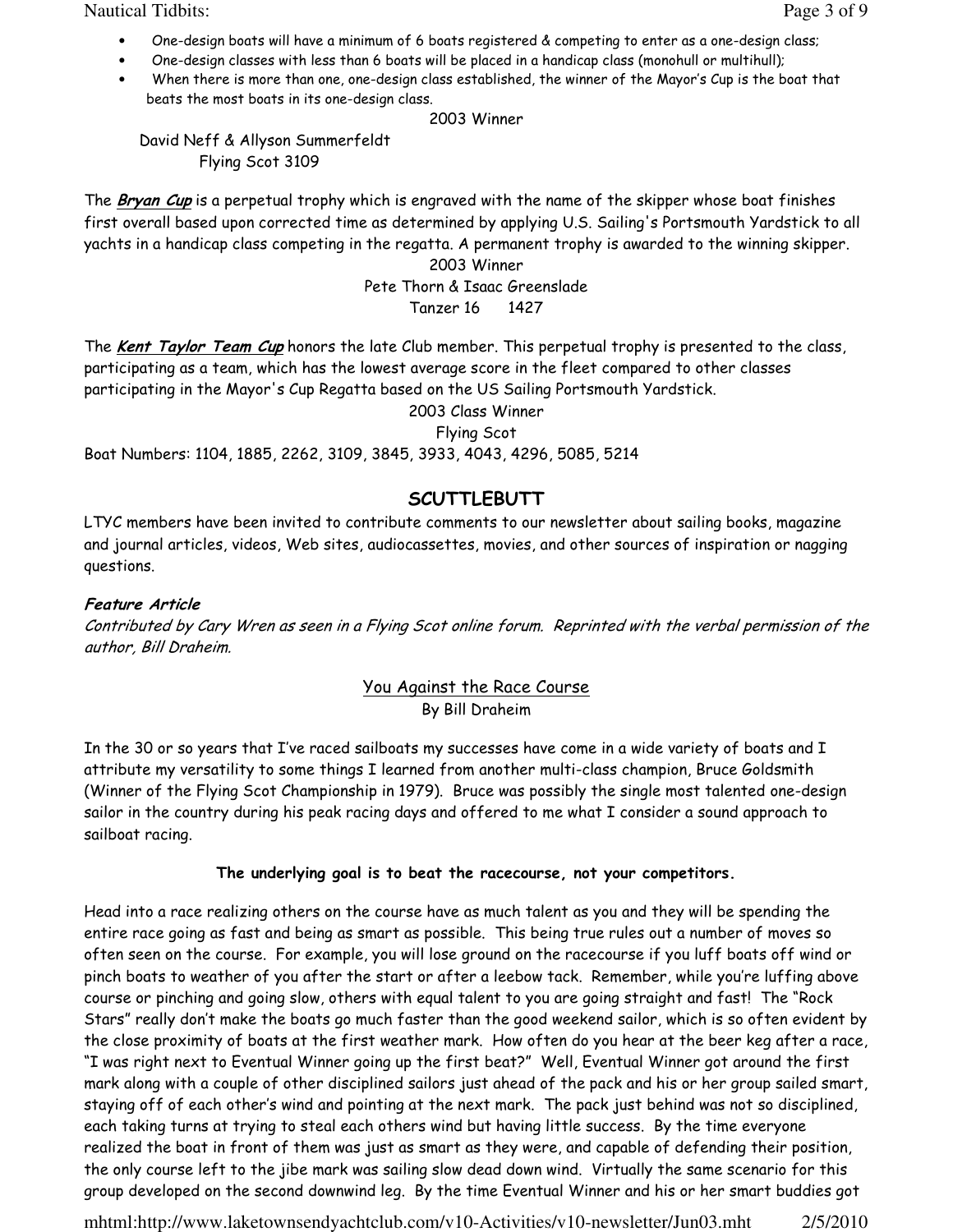Nautical Tidbits: Page 4 of 9

to the leeward mark, they were 200 yards ahead of the pack and the race was over for the chasers. Why? The chasers refused to point their boats at the marks. This is the most misunderstood concept of off wind racing! Sometimes it's not that you think you can blow over the top of the boat in front, it's that you feel that you're going faster and will hit them if you don't go above. Generally you're bringing breeze with you as you approach the boat ahead. Eventually this boat will get the breeze, their speed will increase and will stay ahead. Even if you get to the point where you can touch this boat, your smart course is to go below, this puts you working on getting inside at the jibe mark. On the second reach, going below the boat ahead won't put you inside at the leeward mark but does allow both boats to point at the mark. Remember, when sailing off wind and in close proximity to another boat, he or she is as smart as you and will not let you roll over the top.

Upwind it is also possible to lose distance to the racecourse if you get overly concerned about beating other boats. Sailboat racing is not like car racing, you don't pick off boats one at a time, you sail as smart and as fast as possible all the time, never slowing down to mess with nearby boats! Possibly more important than sailing fast upwind is sailing smart (going the right way). The following situation happens at every regatta, but never should. For example, you're on starboard tack because you're on the lifted tack and going the correct direction; a port tack boat can't quite cross you so you must make a decision. You could either yell "starboard" or allow this boat to cross ahead of you. If you yell "starboard" this boat will tack in a leebow position and affect your air, eventually you will have to tack away. If you make a slight duck and allow this boat to cross, you will continue on the lifted tack and head the direction you wish to go. Remember, whether on port or starboard, you have made your decision because it is the direction you want to go. Don't let other boats inadvertently influence your choice. Too often going upwind, I also come up against the world's greatest pincher. It is tempting to try to out point boats around you letting them know you possess the skill of ultra high groove sailing. Again, the problem with this game of temporary pinching results in a net loss for the boats forced into the game. Somewhere else on the racecourse someone with equal talent to you is going at full speed in the direction they want, and making gains on the racecourse!

In conclusion, do your best to race Mother Nature around the racecourse and use other boats on the course simply as gauges to check your speed and as indicators of what the velocity and direction of wind is doing around you. Not only will racing against the course improve your results, but also reduce your trips to the protest room making the race more fun for everyone. I've had the pleasure of racing with many of this country's great racers and they seem to have a number of things in common, the most important one being they rarely end up in the protest room. This leaves more time to soak up knowledge at the post race beer drinking and lie telling sessions! Good luck and beat the course next time out.

Good Sailing, Bill Draheim Gus Sails, Rockwall, Texas Phone: 972-771-7888 Email: gussails@aol.com

#### FOR SALE

1984 Tanzer 16, #1575, with white hull, light blue deck and red waterline strip. Kick-up rudder, traveler, Cunningham, hiking straps, paddle/boom crotch and detachable motor mount. Windex mast head indicator. Rigged for racing with spinnaker pole and spinnaker launcher. Four main sails (1 - Omar; 2 - Schurr; 1 - Vector); three genoa jibs (1 - Omar; 2 - Schurr; 1 - Vector); one working jib (1 - Vector); and two spinnakers (1 - Omar; 1 - Schurr). Custom blue Sunbrella cover. Galvanized trailer (long) with Bearing Buddies and new spare tire. Excellent condition. \$3,000. Contact: Jere Woltz at 336-275-9276.

#### FOR SALE

American 14.6 Sailboat Fiberglass construction with anodized spars, Harkin blocks, fiberglass-weighted centerboard, kick up rudder, and Dacron sails, and galvanized trailer with mast stanchion can seat four adults. See the boat at: sailingsource.com/americansail/default.htm or call Randee Drake at 336 586-0181 or email kb4qqj@mindspring.com \$1000.00

#### FOR SALE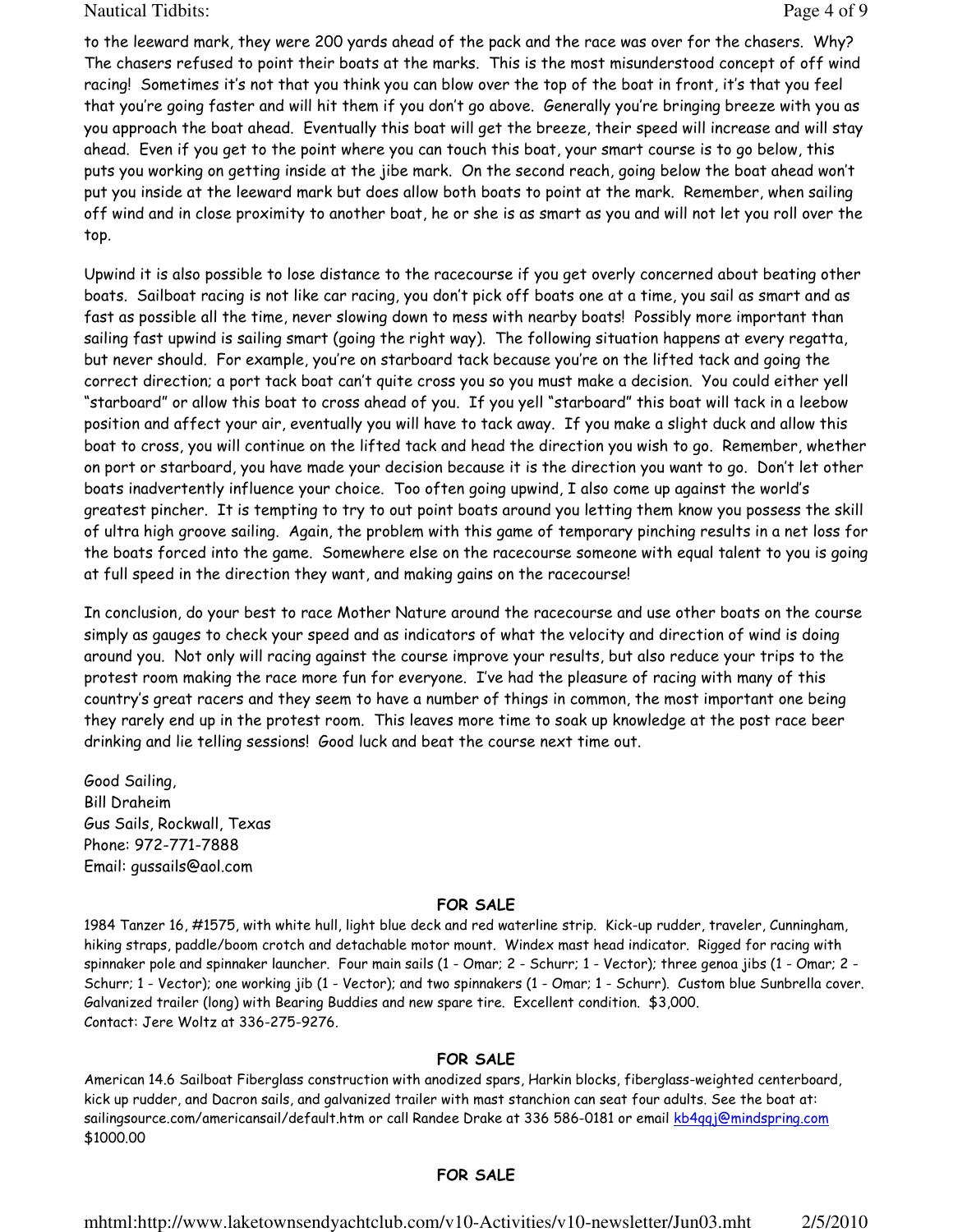Nautical Tidbits: Page 5 of 9

1984 Merit 22' Sloop rigged cruiser/racer. Double reefed main, jib, Genoa (150?), Marine VHF with masthead antenna, depth meter, knot log, & compass, Bow Pulpit, Stern Rails & lifelines,. Boarding ladder. Camper pop-top hatch with canvas, Vee-berth, settee, dinette, porta-pottie, Custom cockpit cover, trailer, 6 HP outboard. Placed First in LTYC 2000 & 2001 Saturday & Sunday Summer Race Series. Good condition. Contact Tom Clark (336) 584-5767.

#### FOR SALE

1984 Mirage 5.5 Sailboat 20 ft. "Pocket Cruiser" or "Club Racer" Boat and trailer in good condition. 2 sets of sails. Sunbrella sail covers. Humminbird depth finder. (2) 12-volt gel batteries. 3 hp. Johnson outboard. Adjustable motor mt. Extra set of tires and wheels for trailer. \$2950.00 George Bageant 336-629-2750 or gbageant@hotmail.com

#### FOR SALE

16' Mistral & Trailer North Sails, Swing keel & rudder, Compass. Easy to Sail \$1,500.00 Call Dave Varsik at 336-712-9668.

#### FOR SALE

Hobie 16, Light Blue with Tequila main sail and white Jib. Black mesh Trampoline, Ariba hiking stick, dual trapeze, telecat wind indicator, carpeted side rails, galvanized trailer with boom box, many misc repair parts, and extras. \$600.00. Phil Leonard H 336 643-0913, W 800 948-0827 Email pleonard@emorywilson.com, or cpleonard@msn.com

### LOOKING TO BUY!

Looking to buy a Flying Scot, in good to very good condition. Call Phil Leonard: W 800 948-0827, H 336 643-0913.

|                         | Lake Townsend Yacht Club Help Lines |
|-------------------------|-------------------------------------|
| Commodore:              | <b>Bill Grossie</b>                 |
|                         | 336 643-1730 R                      |
|                         | wgrossie@infi.net                   |
| Races:                  | <b>George Bageant</b>               |
|                         | 336 629-2750 R                      |
|                         | 336 626-1966 B                      |
|                         | gbageant@hotmail.com                |
| <b>Sailing Classes:</b> | <b>Alison Childress</b>             |
|                         | 336 540-0885                        |
|                         | childress@ctwo.net                  |
| Cruising:               | <b>Hugh McLawhorn</b>               |
|                         | 336 627-0056 R                      |
|                         | footinpa@hotmail.com                |
|                         | kmmclawhorn@netscape.net            |
| Membership:             | John Hemphill                       |
|                         | 336 449-9229 R                      |
|                         | hemphillj@gborocollege.edu          |
| Newsletter:             | <b>Pamela Reynolds</b>              |
|                         | 336 856-2908 R                      |
|                         | pfcr4201@aol.com                    |
| Social:                 | <b>Eric Borland</b>                 |
|                         | 336 342-6230 R                      |
|                         | bkrguy@earthlink.net                |
| <b>LTYC Website:</b>    | www.greensboro.com/ltyc             |
| <b>SAYRA Website:</b>   | www.sayra-sailing.org               |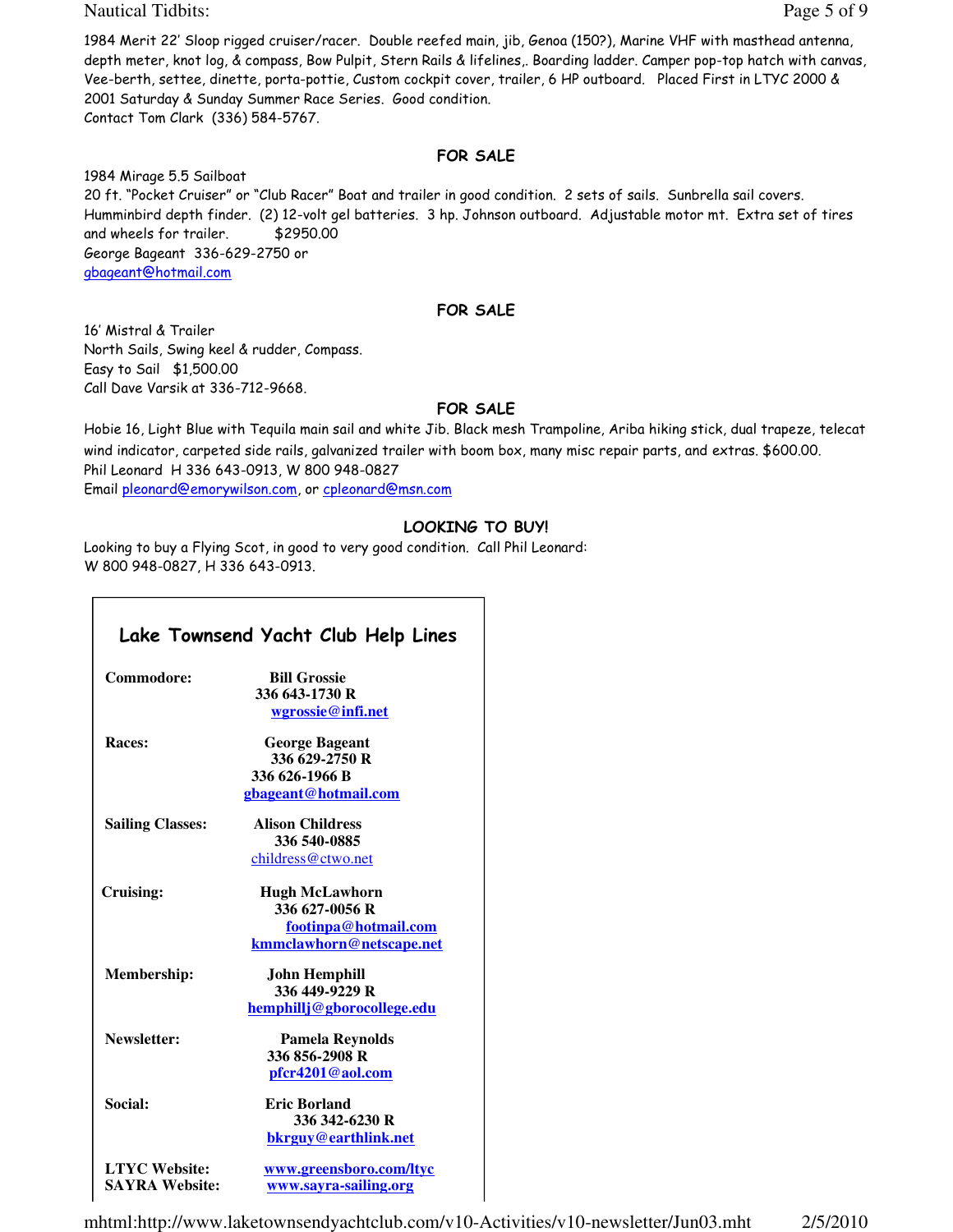Nautical Tidbits: Page 6 of 9

 **(South Atlantic Yacht Racing Association) U.S. Sailing Association Website: www.ussailing.org**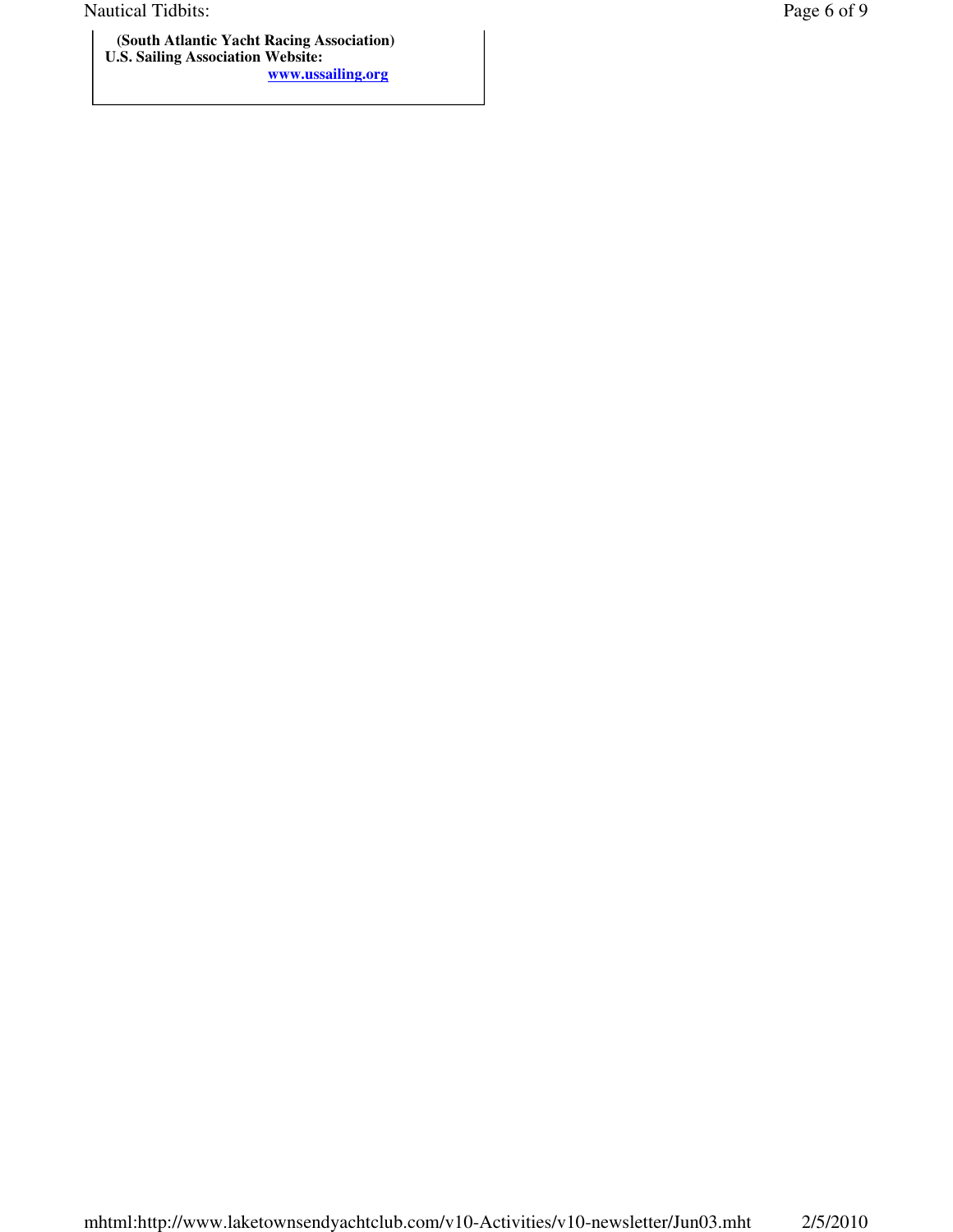Nautical Tidbits: Page 7 of 9

## Call People. Go Sailing

In an effort to involve more sailors in the Club's Racing Program, we're going to start publishing this "Available to Crew" list in each newsletter. The people listed have taken our Learn to Sail class or have other previous sailing experience and are all looking to get more time on the water. So, if you have a boat and would like to participate in the Summer Race Series (starting this month) why don't you call one of these folks for your crew? If you'd like to add your name to the list, contact David Young at 545-1655 or sandyleo@aol.com.

## Available To Crew

| Name                      | Home Phone   | <b>Work Phone</b> |
|---------------------------|--------------|-------------------|
| <b>Bill Byrd</b>          | 336-635-1926 |                   |
| Chip Cromartie            | 336-601-0464 | 336-274-3559      |
| Randy Crum                | 336-375-6465 | 336-335-6724      |
| Geoffrey Gregg            | 336-643-8258 | 336-253-7071      |
| Lewis Johnson             | 336-656-4971 | 336-334-3448      |
| Ches Kennedy              | 336-545-9697 | 336-272-9388      |
| Joan Kramer               | 336-272-6183 |                   |
| Paul/Jean Leslie          | 336-668-2874 | 336-272-7102 x276 |
| Christopher Marriott      | 336-540-9055 | 336-323-0092      |
| Jeff McClintock           | 336-323-0714 | 336-375-0234      |
| Lawrence Miller           | 919-460-4683 | 919-606-0857      |
| Ralph Nuckols             | 336-282-3269 | 434-797-6354      |
| Pamela Reynolds           | 336-856-2908 | 336-832-7484      |
| Derek Robinson            | 336-584-7281 | 336-227-6211      |
| Jeff Taylor               | 336-674-3887 | 336-9544364       |
| Bob Wagner & Marie Hopper | 336-375-3861 |                   |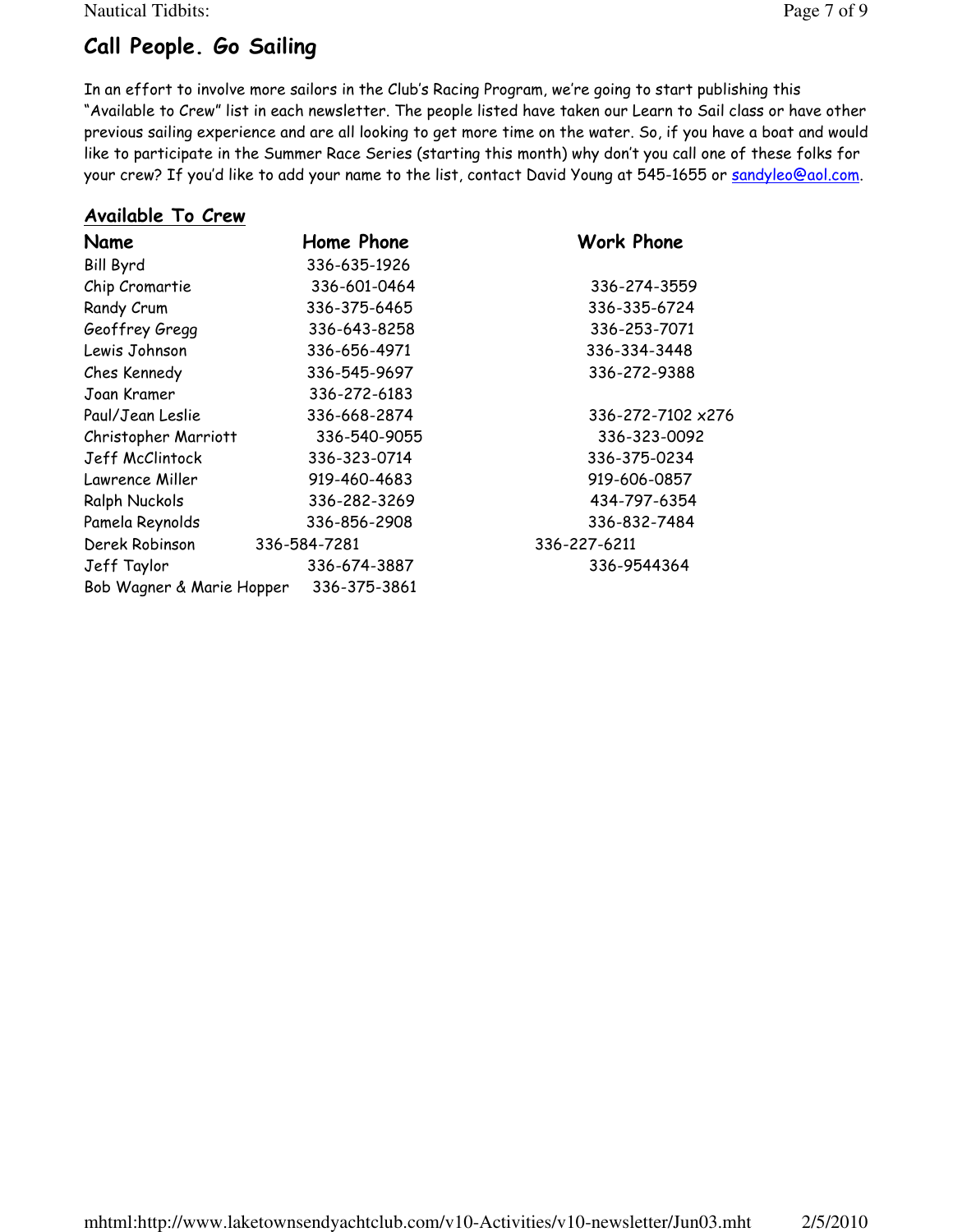## Racing Results – June – 2003 Mayor's Cup Regatta

Lake Townsend Yacht Club File: MC2003 Mayor's Cup 2003 **Class: Flying Scot. One design (Finish time)**  Overall Score: Last Race Date:06/08/03 **Sail Skipper Race 1 Race 2 Race 3 Race 4 Race 5 Total**

|   | 3109 Neff, David        |    |                                    |    |   |                      | 9  |
|---|-------------------------|----|------------------------------------|----|---|----------------------|----|
|   | 2 3933 Lewis, Larry     |    |                                    | 3  |   | $\overline{2}$       | 9  |
| 3 | 1104 Gunn, Starling     |    |                                    |    | 5 | 5                    | 16 |
| 4 | 5085 Vitez, Larry       |    |                                    |    | 3 | 4                    | 21 |
|   | 5 5214 Shaw, Bane       | 4  | 6                                  |    | 6 | 3                    | 26 |
|   | 6 3845 Eudy, Mike       | 6  |                                    |    | 9 | 6                    | 32 |
|   | 7 4296 Summerfeldt, Bob | 9  | 9                                  | 8  | 4 | 9                    | 39 |
|   | 8 2262 Wren, Cary       | 10 | 8                                  | 9  |   |                      | 41 |
| 9 | 1885 Schultz, Dick      |    | 5                                  | 6  |   | <b>12 DNC 12 DNC</b> | 42 |
|   | 10 4043 Hemphill, John  | 8  | 10                                 | 10 |   | 8                    | 44 |
|   | 11 5373 Curtis, Chuck   |    | 12 DNC 12 DNC 12 DNC 12 DNC 12 DNC |    |   |                      | 60 |
|   |                         |    |                                    |    |   |                      |    |

Race Officer: Joleen Rasmussen

### Lake Townsend Yacht Club File: MC2003 Mayor's Cup 2003 **Class: Isotope. Portsmouth**

Overall Score: Last Race Date:06/08/03

|               | <b>Sail</b> | <b>Skipper</b>                 | <b>Type</b> |   | Race 1 Race 2 Race 3 Race 4 Race 5 Total |   |   |               |      |
|---------------|-------------|--------------------------------|-------------|---|------------------------------------------|---|---|---------------|------|
|               |             | 1 1953 Rasmussen, Eric Isotope |             |   |                                          | 4 |   | $\mathcal{D}$ | 11   |
|               |             | 2 1027 Waddell, Earl           | Isotope     |   | 2.8 RDGa                                 |   | 4 |               | 13.8 |
| $\mathcal{E}$ |             | 7 Wolf, Alan                   | Isotope     | 4 | $\overline{4}$                           | 2 |   | 3             | 14   |
| 4             |             | 186 Ayers, JP                  | Isotope     | 3 |                                          | 5 | 5 | 4             | 18   |
|               |             | 5 927 Meldau, Frank            | Isotope     | 2 | 9 DNF                                    | 3 | 3 | 6             | 23   |
| 6             |             | 427 Brier, Walter              | Isotope-2   | 6 | 3                                        | 7 |   | 7             | 30   |
|               |             | 7 1776 Moore, Gene             | Isotope     |   | 6.0 RDGa                                 | 6 | 6 | 5             | 30   |
|               |             | 8 2450 Duff, David             | Isotope     | 8 | 6                                        | 8 | 8 | 8             | 38   |
|               |             |                                |             |   | Race Officer: Joleen Rasmussen           |   |   |               |      |

Race Officer: Joleen Rasmussen

Lake Townsend Yacht Club

File: MC2003

Mayor's Cup 2003

**Class: Open Monohull. Portsmouth** 

Overall Score: Last Race Date:06/08/03

|                | Sail | <b>Skipper</b>                 | <b>Type</b> |                | Race 1 Race 2 Race 3 Race 4 Race 5 Total |   |                       |   |    |
|----------------|------|--------------------------------|-------------|----------------|------------------------------------------|---|-----------------------|---|----|
|                |      | 1427 Thorn, Peter              | Tanzer 16   |                |                                          |   | 4                     | 4 | 14 |
| $\overline{2}$ |      | 534 Whit, Ken                  | Tanzer 16   | 3              | 9                                        |   |                       |   | 16 |
| 3              |      | 286 Mobley, David              | Tanzer 16   |                | 2                                        |   | 10                    |   | 19 |
| $\overline{4}$ |      | 1299 Wiggins, Bill             | Vanguard 15 | 5              | 4                                        |   | 3                     | 2 | 21 |
| -5             |      | 658 McBrier, David             | Vanguard 15 | $\overline{4}$ |                                          | 8 | $\mathcal{D}_{\cdot}$ | 3 | 24 |
| 6              |      | 1114 Boucknight, Robert MCScow |             |                | 3                                        |   |                       |   | 29 |
|                |      | 1023 Atkinson, Mark            | Vanguard 15 | 8              | 5                                        | 6 | 5                     | 6 | 30 |
| 8              |      | 4647 Nicolas, Granucci Capri   |             | 6              | h                                        |   | Q                     | 9 | 34 |